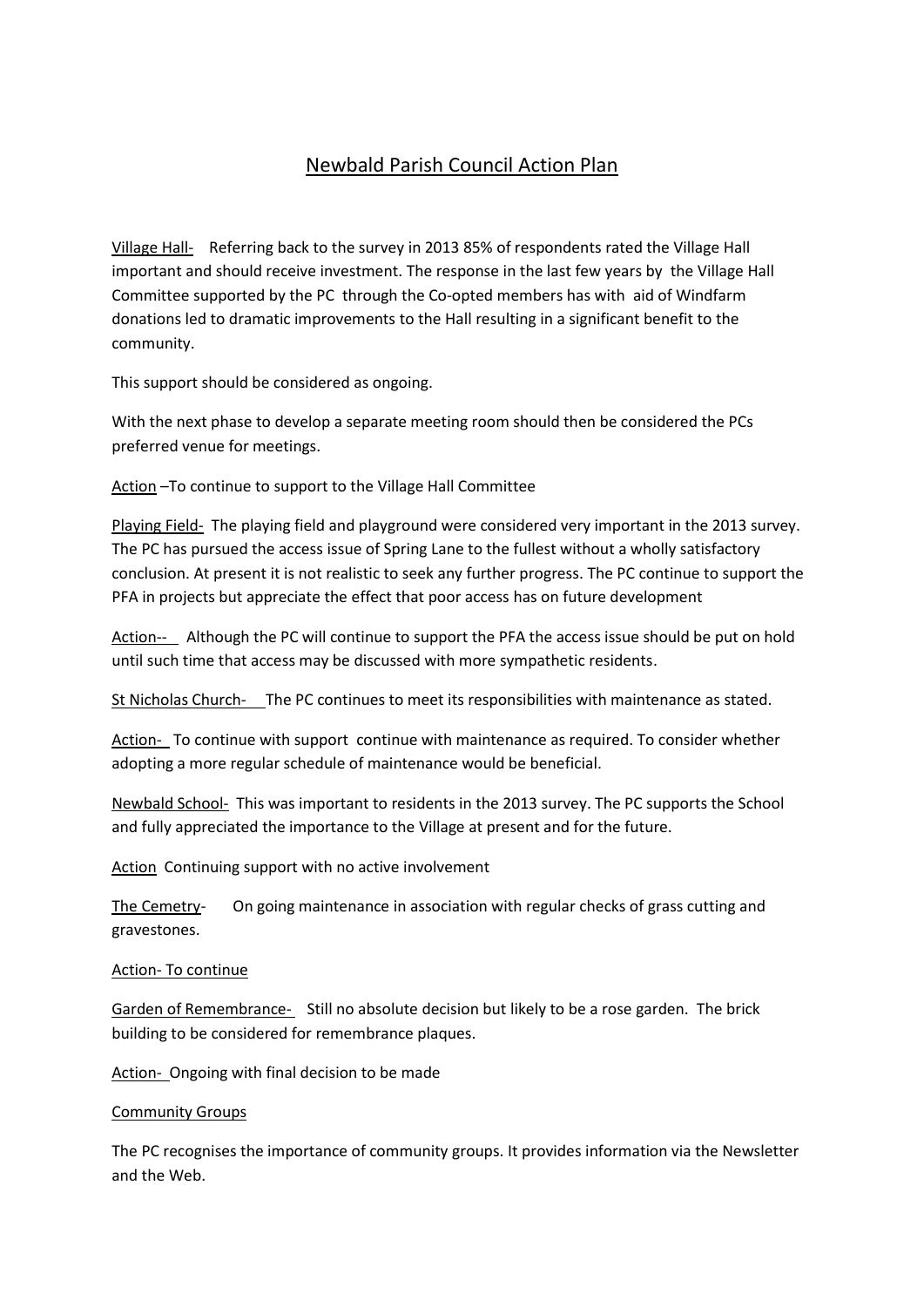## Allotments

This was full investigated by a working party in terms of possible sites and cost. Following the conclusions of the working party it was concluded that this could not be supported to proceed.

Action - PC decision not to proceed with the scheme

Crime etc- Greater Police presence is unlikely in the present climate.

The Neighbourhood Watch scheme has been introduced

Outlying Farms –uncertain

The Newsletter and web are used to keep residents informed.

Action To continue supporting the current approaches

## Dog Fouling

This issue continues to cause anger and concern to residents and complaints to the PC. In spite of efforts with supporting poo bag dispensers and repeated comments in the Newsletter. No significant change has occurred.

Action - Ongoing but realistically no further action is likely to have desired effect.

Emergency Medical Services- First Aid training has been organised. Also defibrillator has been provided.

## **Action-Ongoing**

Speeding Parking etc.- Still an issue raising concern with residents and PC. A Community Speed watch programme is being considered which may be rolled out to involve Newbald.

Parking also continues to be problematical. ER Council have expressed no interest to take any action. Parking issues raised in Dec. Newsletter

Action – To continue to monitor when problems arise.

Speeding.- Currently waiting for information regarding Community Speed watch Scheme. Referring to the 2013 survey shows that speeding and parking was a significant concern to residents at that time. The PC has continued to pursue these concerns. We are currently waiting for information regarding the Community Speedwatch Scheme which the PC has expressed an interest to be involved.

Action – wait for outcome of pilot scheme

Street Lighting . This issue continues to be raised.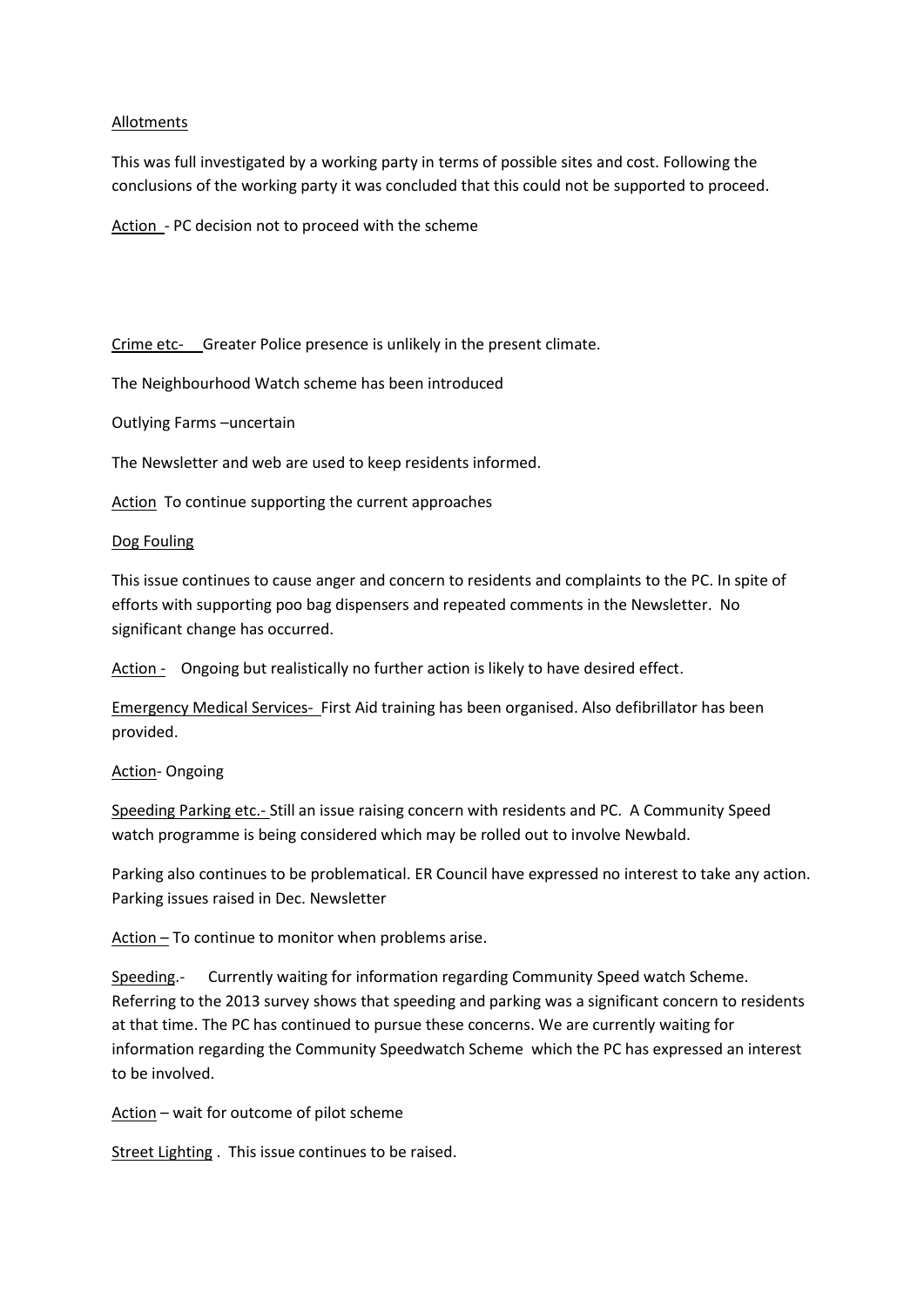Action- Currently no plan to change existing lighting. Also cost implications make this extremely unlikely in future. Also issues remain from an environmental aspect.

Medical Provisions- Further provision of service within the Village unlikely

Action- No further action at present.

Public Transport- Lack of public transport was cited as an issue in the survey. This issue continues to be problematical. The service from Hull to York via the village was welcomed but did not receive adequate support to continue. Lack of public transport to rural communities is clearly a significant issue but in the current climate seems unlikely to change.

Action - To support where possible

Community Transport- Is currently being investigated

Action- currently ongoing

Phone Broadband etc. - Poor bradband was noted in the 2013 survey. The PC responded to this and the continued efforts has eventually started to see results. Broadband has improved in terms of local development. This process is still continuing.

Action- The service will continue to be closely monitored to make sure that provision covers the whole village

Village Shop- The loss of the shop and post office was a significant issue in the 2013 Survey. This was fully investigated with a full survey and several meetings. Although reinsating a shop appeared to be well supported actual hands on support was found to be inadequate. A village shop is still seen as beneficial to the community but currently is not a viable prospect

Action- No further action in current climate

Business and Enterprise- PC will continue to support when possible

Action- Ongoing

Employment- PC continues to provide webspace for business.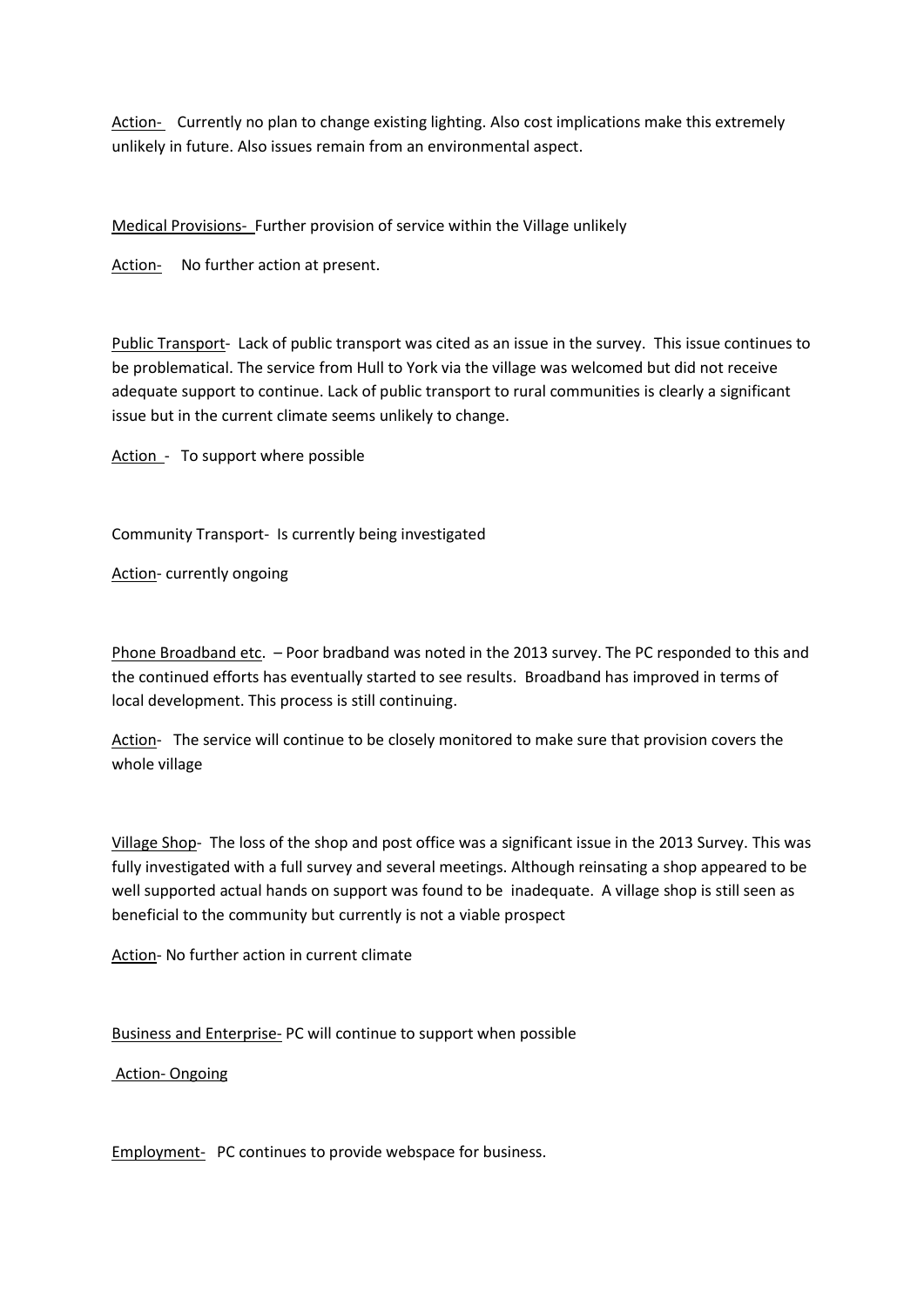Action- To continue

Rural Character & Setting- In the current climate with public funding being stretched can the PC promote the care of the environment and support of the local community.

Action- Consider possible actions to promote our local assets.

Public Transport & Economy- Public transport remains a significant issue and was highlighted in the 2013 survey. Previous efforts improved services but these did not receive sufficient support to continue

Action- No further action planned currently

Wind Farm Community Fund- The fund has provided great benefits to local causes which is having noticeable effect on the community.The PC will continue to administer the fund to aid local development

**Action- Ongoing** 

Community- No change

Action- No change

Housing Development- Currently the PC continues to adopt the same view. However with current central government pressure the PC may have less influence.

Action- The PC could review its policy on what sort of local development that would be acceptable.

Housing Commercial Developments- Not currently an issue

Action- No action currently

Wind Turbines- The current approach is to consider each case on its merits.

Action- To continue

Communications- Continue to support development as an important issue in the current climate.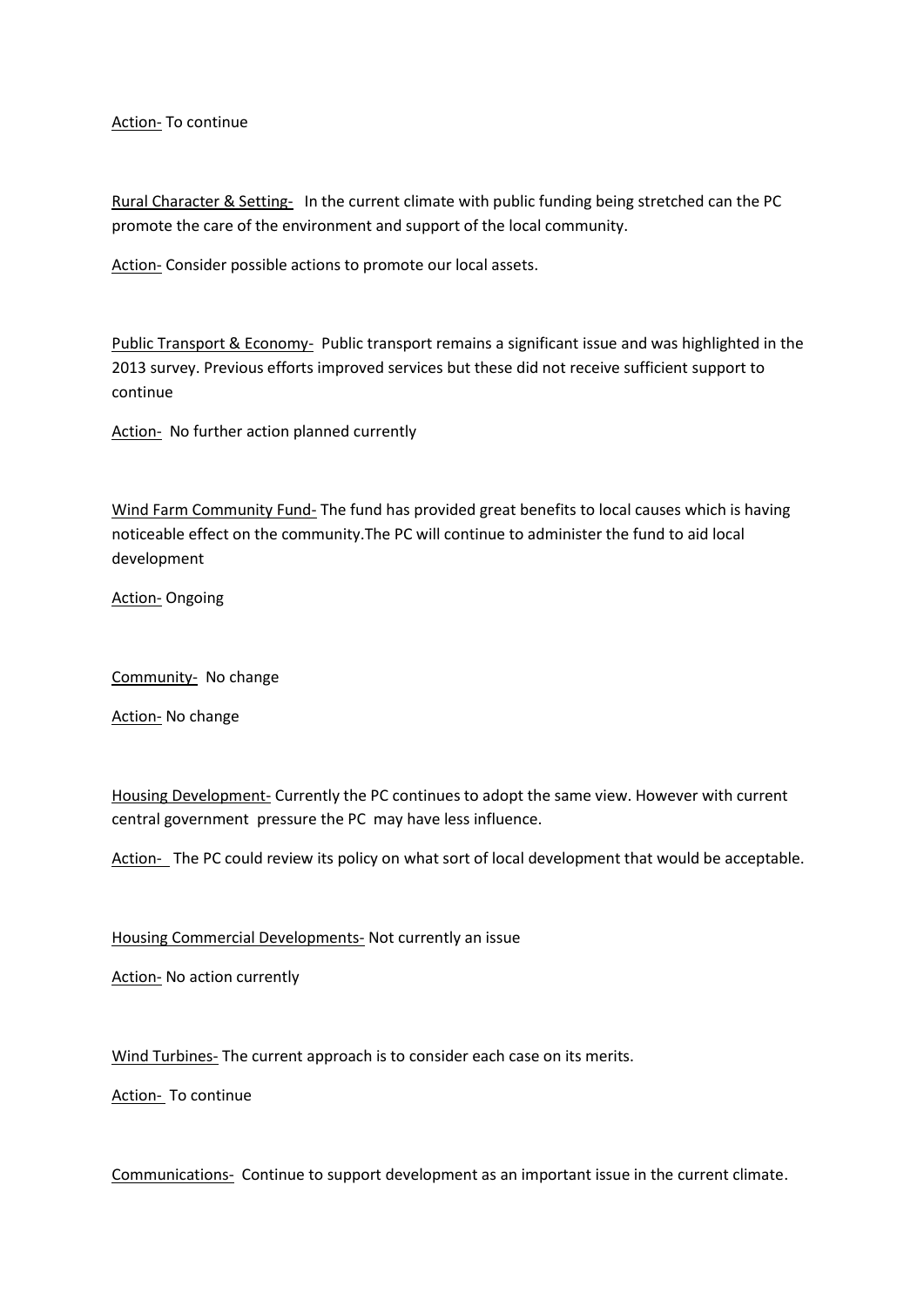Action- Maintain current approach.

Drainage- This continues to be a significant concern. There have been no recent issues but drainage needs to be an important consideration in any future planning.

Action- To remain vigilant

The Green- As a very important asset to the Village again receiving significant priority in the survey. The Green needs to be cared for as an important asset to the rural nature and character of the Village and the community as a whole

Plans to change the road layout to enhance the visual appeal of the Green were considered but in view of the potential cost and lack of support from E R Council these have been shelved for the time being.

Action- To continue considering how to protect and enhance the Green. To prevent damage by parking and and any inappropriate use.

The Mires – The approach to the Mires should essentially be the same as for the Green as again this is important to the character of the Village

Action- As per the Green

The Beck- This again is very important to the character and rural appeal of the village and is central to why settlement started in this area. The very fragility of the Beck was highlighte with the recent oil spill and pollution.

Action- This needs the continued vigilance of the PC and community as a whole. Hopefully with the continued advice and support of the YWT the Beck will continue to be a central feature for the community.

Street Scene & pavements- This reflects the general attitude and care of the community . It clearly rates highly to the residents.

Action- Ongoing vigilance is required but the residents need to be reminded of their own responsibility with issues such as litter dog fouling and leaving unsightly posters up after events.

Trees- These are important to the general character and appearance of the village and enhance the rural feel.